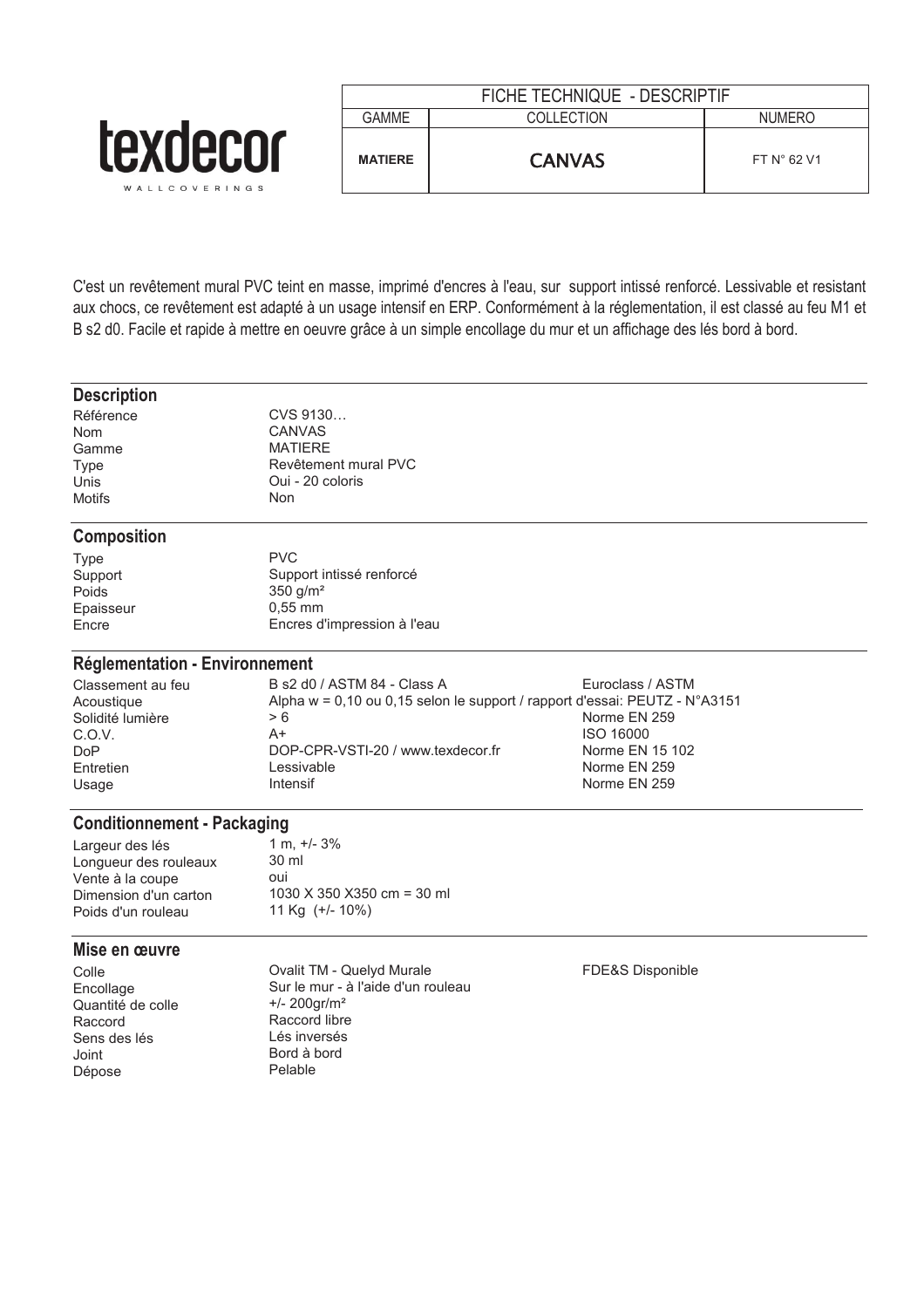|                                 |                | TECHNICAL DATA SHEET - DESCRIPTION |                      |
|---------------------------------|----------------|------------------------------------|----------------------|
|                                 | <b>RANGE</b>   | <b>COLLECTION</b>                  | <b>NUMBER</b>        |
| <b>CXUCLUI</b><br>WALLCOVERINGS | <b>MATIERE</b> | <b>CANVAS</b>                      | FT $N^{\circ}$ 62 V1 |

This is a through-coloured PVC wallcovering, printed using water-based inks, on a high-tear non-woven backing. Extra washable and impact resistant, this wallcovering is suitable for intensive use in public buildings. In line with regulations, it has M1 and B s2 d0 fire resistance rating. Quick and easy to hang. Simply paste the wall and align the edges of each strip.

| Euroclass / ASTM                                                                               |
|------------------------------------------------------------------------------------------------|
| Alpha w = 0,10 or 0,15 according to the substrate / acoustic report: PEUTZ - $N^{\circ}$ A3151 |
| Standard EN 259                                                                                |
| <b>ISO 16000</b>                                                                               |
| Standard EN 15 102                                                                             |
| Standard EN 259                                                                                |
| Standard EN 259                                                                                |
|                                                                                                |
|                                                                                                |
|                                                                                                |
|                                                                                                |
|                                                                                                |
|                                                                                                |
|                                                                                                |
| MSDS available                                                                                 |
|                                                                                                |
|                                                                                                |
|                                                                                                |
|                                                                                                |
|                                                                                                |
|                                                                                                |
|                                                                                                |
|                                                                                                |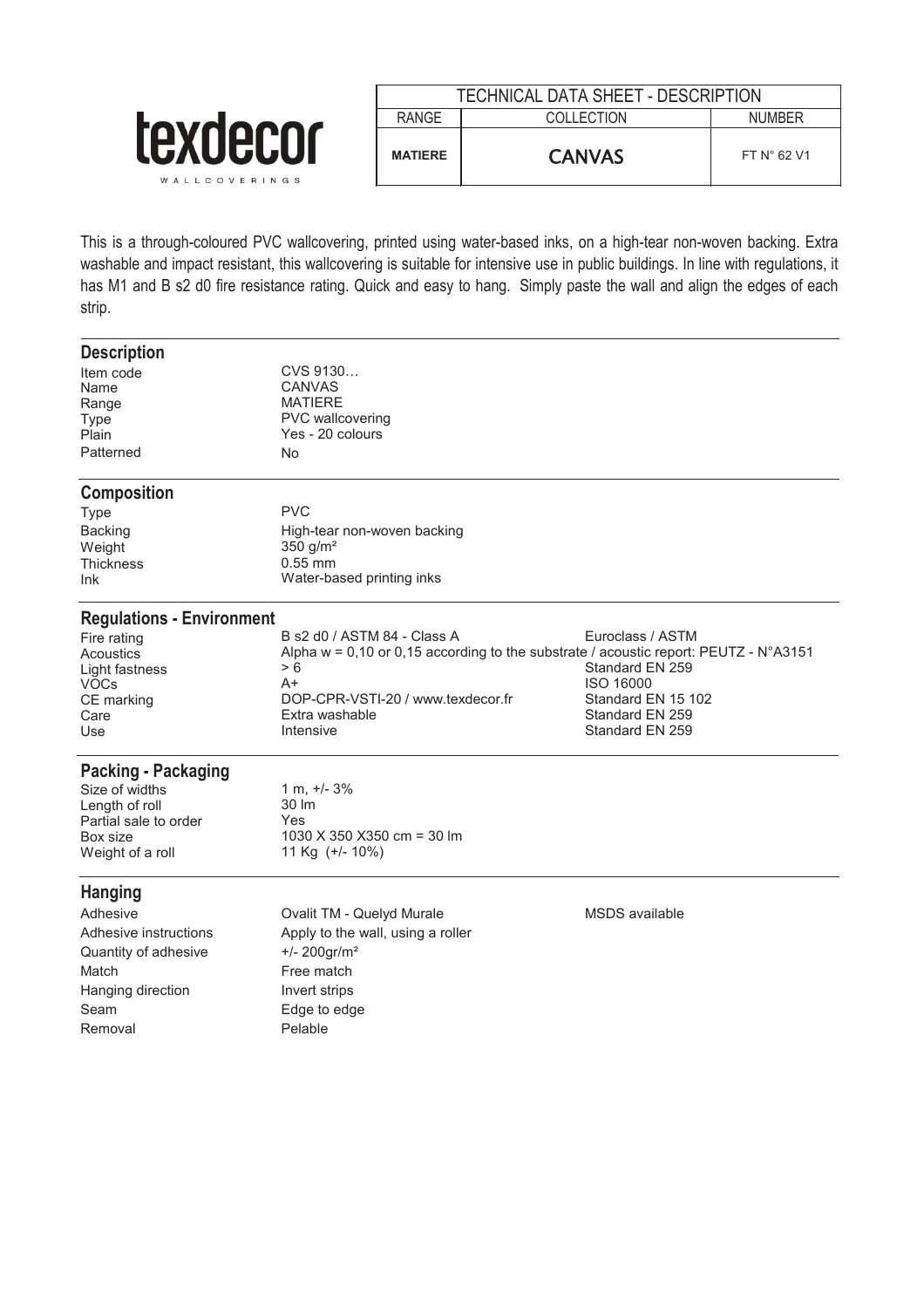|                                         | FICHA TÉCNICA - DESCRIPCIÓN |               |                      |
|-----------------------------------------|-----------------------------|---------------|----------------------|
|                                         | gama                        | COLLECTION    | <b>NUMERO</b>        |
| <b><i>LEXDECOL</i></b><br>WALLCOVERINGS | <b>MATIERE</b>              | <b>CANVAS</b> | FT $N^{\circ}$ 62 V1 |

Se trata de un revestimiento mural en PVC tintado en la masa, imprimido con tintas a base de agua sobre un soporte no tejido reforzado. Extra lavable, resistente a los golpes, este revestimiento se adapta al uso intensivo en establecimientos abiertos al público. En conformidad con la reglamentación, tiene una clasificación antiincendios M1 y B s2 d0. De colocación rápida y fácil mediante simple encolado de la pared y una presentación de las tiras borde con borde.

#### **Descripción**

Nombre CANVAS<br>Gama MATIERE Gama MATIERE<br>Tipo Revestimi Motivos

Referencia CVS 9130...<br>Nombre CANVAS Tipo Revestimiento mural PVC Sí - 20 colores

### **Composición**

| Tipo    |  |
|---------|--|
| Soporte |  |
| Peso    |  |
| Grosor  |  |
| Tinta   |  |

PVC Soporte no tejido reforzado  $350$  g/m<sup>2</sup>  $0.55$  mm Tintas de impresión a base de agua

# **Reglamentación - Medio ambiente**<br>Clasificación antijncendios B s2 d0 /

Clasificación antiincendios B s2 d0 / ASTM 84 - Class A Euroclass / ASTM<br>Acústica Alpha w = 0.10 or 0.15 segun soporte / cf informe: PEUTZ - N°A31 Alpha w = 0,10 or 0,15 segun soporte / cf informe: PEUTZ - N°A3151 > 6 Solidez ante la luz  $> 6$ <br>C.O.V. A+ A+ Norma EN 250 16000 C.O.V. A+ ISO 16000 DoP DOP-CPR-VSTI-20 / www.texdecor.fr Morma EN 15.102<br>Cuidados Extra lavable Cuidados Extra Porta EN 259 Cuidados Extra lavable Norma EN 259 Uso Intensivo Norma EN 259

# **Acondicionamiento - Embalaje**<br>Ancho de las tiras 1 m. +/- 3%

Ancho de las tiras  $1 \text{ m}$ ,  $+$ <br>1 ongitud de los rollos  $30 \text{ m}$ Longitud de los rollos 30<br>Venta al corte 31 Venta al corte<br>Medidas de la caja Peso de un rollo

 $1030$  X 350 X 350 cm = 30 ml<br>11 Kg (+/- 10%)

### **Colocación**

Cantidad de cola +/- 200gr/m² Empalme Junta libre Junta Borde con borde Despegado Pelable

Cola Ovalit TM - Quelyd Murale FDMS Disponible En la pared, con un rodillo Sentido de colocación **Invertir láminas alternas**